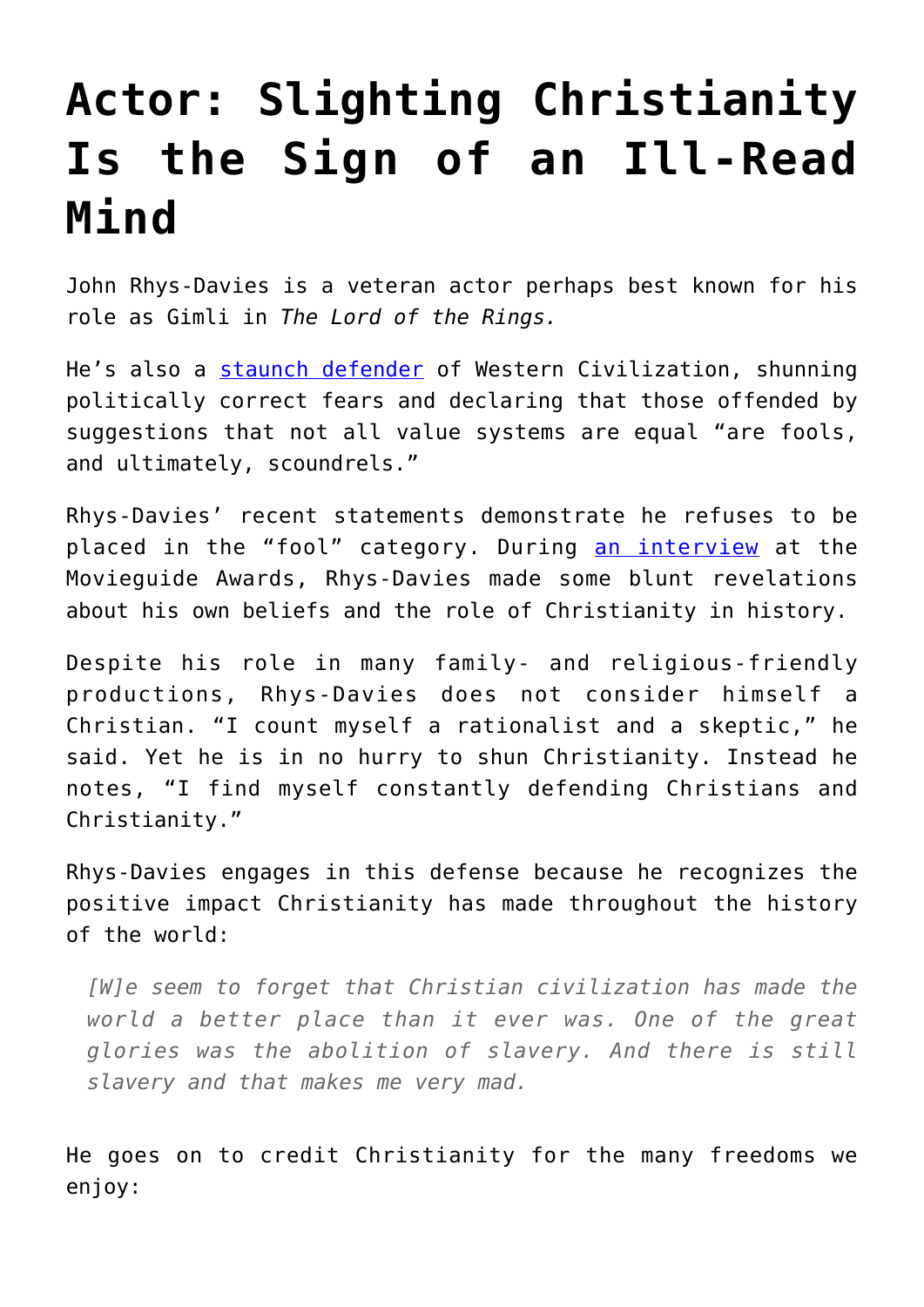*All the things that we value, the right of free speech, the right of the individual conscience – these evolved in first and second century Roman Christendom where the individual Christian said, 'I have a right to believe what I believe and not what the emperor tells me.' And from that our whole idea of democracy and the equality that we have has developed.*

His words echo those of another European, Alexis de Tocqueville. In *[Democracy in America](https://www.gutenberg.org/files/815/815-h/815-h.htm),* Tocqueville recognizes the supremacy of Christianity in America, crediting religion's role as essential to the nation's system of government:

*Religion in America takes no direct part in the government of society, but it must nevertheless be regarded as the foremost of the political institutions of that country; for if it does not impart a taste for freedom, it facilitates the use of free institutions. Indeed, it is in this same point of view that the inhabitants of the United States themselves look upon religious belief. I do not know whether all the Americans have a sincere faith in their religion, for who can search the human heart? But I am certain that they hold it to be indispensable to the maintenance of republican institutions. This opinion is not peculiar to a class of citizens or to a party, but it belongs to the whole nation, and to every rank of society.*

Those opinions are no longer shared by many in society. Instead, those who hold on to religion – Christianity in particular – are often mocked as misguided, unintelligent individuals. In fact, the opposite is the case, explains Rhys-Davies:

*We owe Christianity the greatest debt of thanks that a generation can ever have, and to slight it and to dismiss it as being irrelevant is the detritus of rather ill-read minds, I think.*